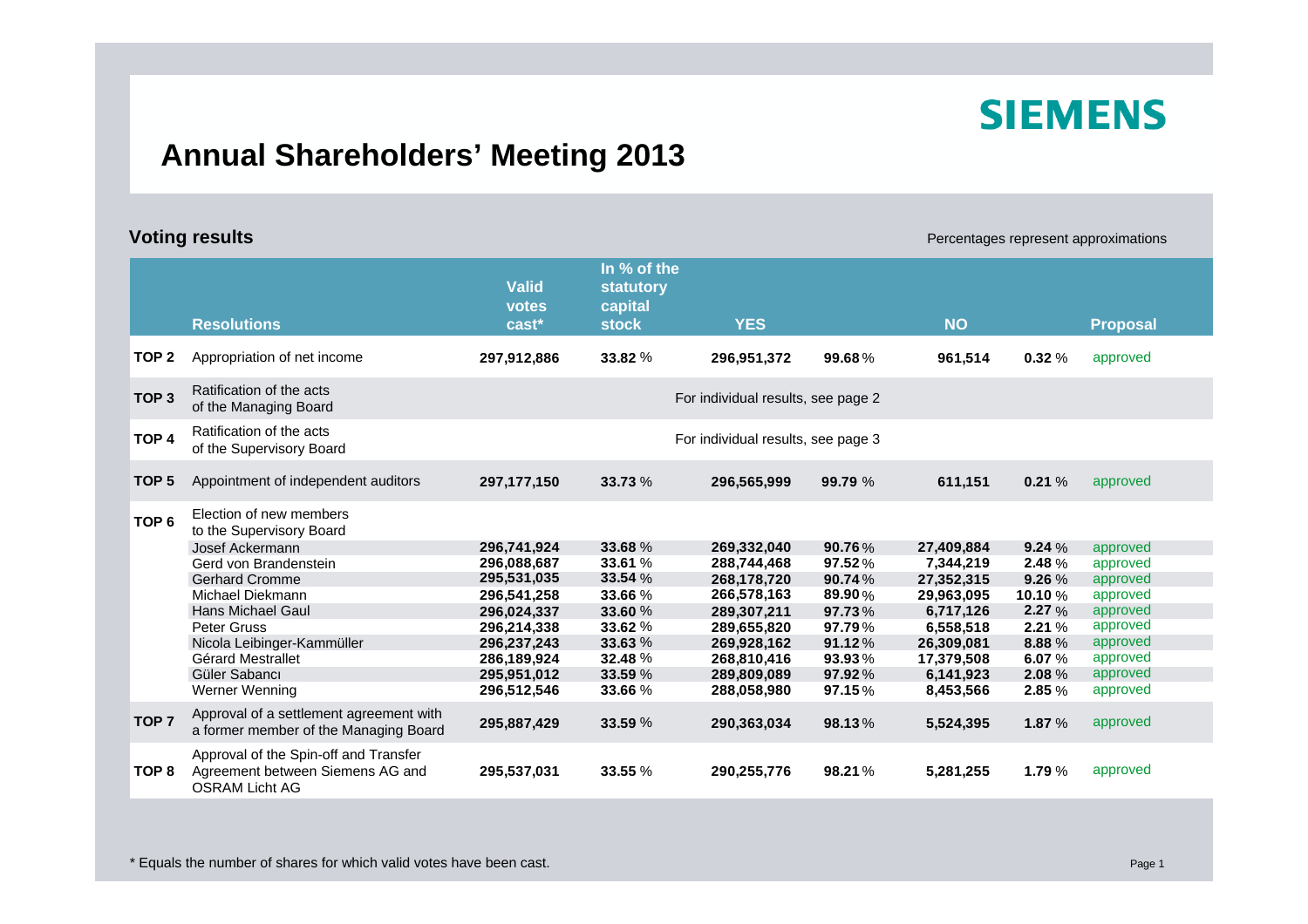# **SIEMENS**

#### **Annual Shareholders' Meeting 2013**

| <b>Voting results</b> |                                                   |                                |                                                     |             |           |           | Percentages represent approximations |                 |  |
|-----------------------|---------------------------------------------------|--------------------------------|-----------------------------------------------------|-------------|-----------|-----------|--------------------------------------|-----------------|--|
|                       | <b>Resolutions</b>                                | <b>Valid</b><br>votes<br>cast* | In % of the<br>statutory<br>capital<br><b>stock</b> | <b>YES</b>  |           | <b>NO</b> |                                      | <b>Proposal</b> |  |
| TOP <sub>3</sub>      | Ratification of the acts<br>of the Managing Board |                                |                                                     |             |           |           |                                      |                 |  |
|                       | Peter Löscher                                     | 296,170,711                    | 33.62 %                                             | 292,824,544 | 98.87 %   | 3,346,167 | 1.13 $%$                             | approved        |  |
|                       | <b>Roland Busch</b>                               | 295,263,994                    | 33.51%                                              | 292,848,494 | 99.18%    | 2,415,500 | 0.82%                                | approved        |  |
|                       | <b>Brigitte Ederer</b>                            | 296,160,699                    | 33.62 $%$                                           | 293,749,273 | 99.19%    | 2,411,426 | 0.81%                                | approved        |  |
|                       | Klaus Helmrich                                    | 296.160.978                    | 33.62 %                                             | 293,750,159 | 99.19%    | 2,410,819 | 0.81%                                | approved        |  |
|                       | Joe Kaeser                                        | 296,163,194                    | 33.62 $%$                                           | 293,751,986 | 99.19 $%$ | 2,411,208 | 0.81%                                | approved        |  |
|                       | Barbara Kux                                       | 296.168.139                    | 33.62 %                                             | 292,826,993 | 98.87 %   | 3,341,146 | 1.13%                                | approved        |  |
|                       | Hermann Requardt                                  | 296,161,780                    | 33.62 %                                             | 293,750,347 | 99.19 $%$ | 2,411,433 | 0.81%                                | approved        |  |
|                       | Siegfried Russwurm                                | 296,162,756                    | 33.62 $%$                                           | 293,752,089 | 99.19 $%$ | 2,410,667 | 0.81%                                | approved        |  |
|                       | Peter Y. Solmssen                                 | 296,167,020                    | 33.62 $%$                                           | 292,841,872 | 98.88 $%$ | 3,325,148 | 1.12 $%$                             | approved        |  |
|                       | Michael Süß                                       | 296.166.019                    | 33.62 %                                             | 293.743.801 | 99.18 %   | 2.422.218 | 0.82%                                | approved        |  |